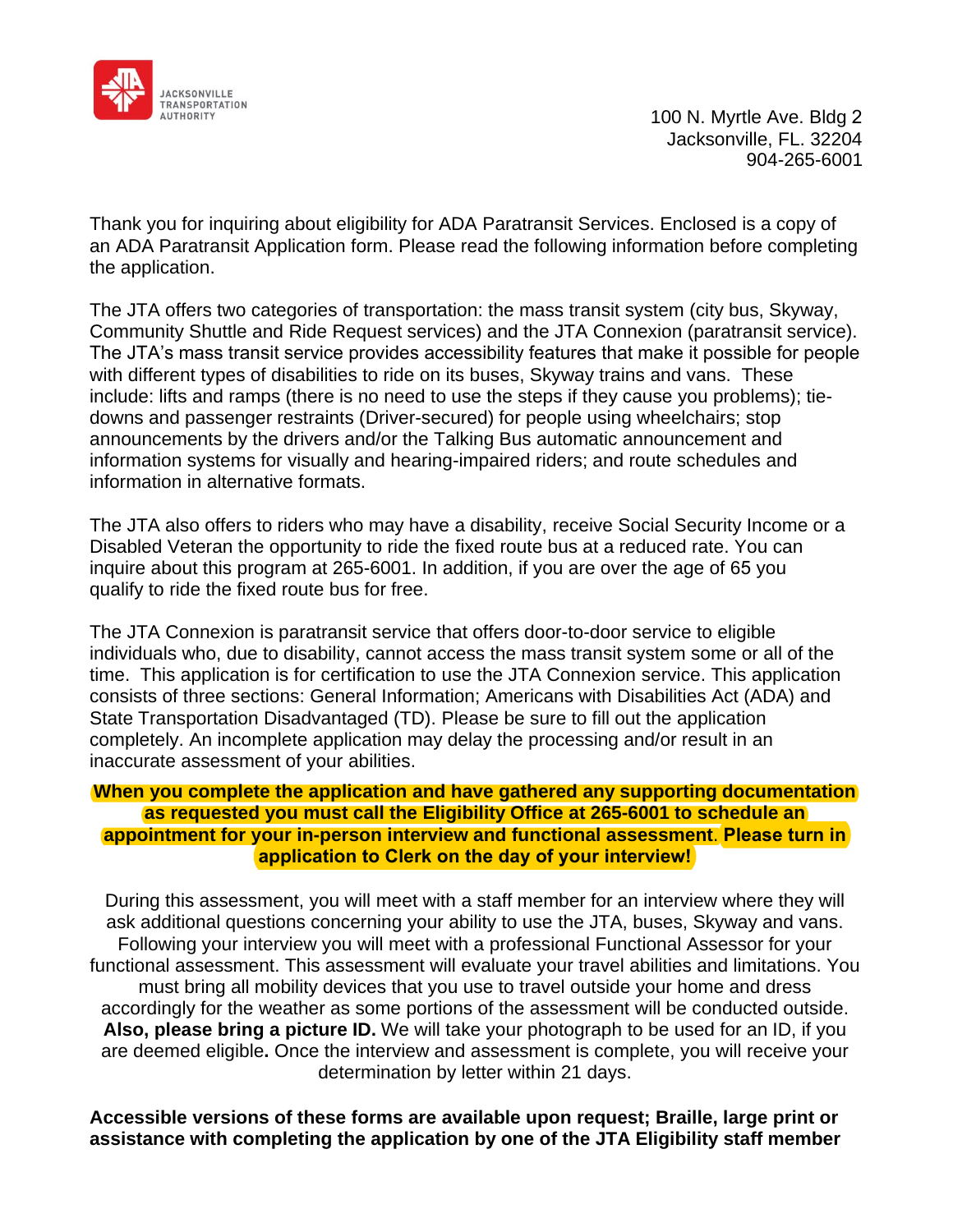

## Jacksonville Transportation Authority Paratransit Eligibility Application

\*DO NOT MAIL THIS APPLICATION\*

All questions must be completed to process this application

| <b>GENERAL INFORMATION (Please Print)</b>                                                                                                                      |                                       |                                                           |                                                                             |  |  |
|----------------------------------------------------------------------------------------------------------------------------------------------------------------|---------------------------------------|-----------------------------------------------------------|-----------------------------------------------------------------------------|--|--|
|                                                                                                                                                                |                                       |                                                           |                                                                             |  |  |
|                                                                                                                                                                |                                       |                                                           |                                                                             |  |  |
|                                                                                                                                                                |                                       |                                                           |                                                                             |  |  |
| Is the provided address your mailing address? TYes TNo Email Address: THE MORE THE MODE IS the provided address your mailing address? TYPES TNO Email Address: |                                       |                                                           |                                                                             |  |  |
|                                                                                                                                                                |                                       |                                                           |                                                                             |  |  |
|                                                                                                                                                                |                                       |                                                           |                                                                             |  |  |
|                                                                                                                                                                |                                       |                                                           |                                                                             |  |  |
|                                                                                                                                                                |                                       |                                                           |                                                                             |  |  |
| Check the following residence type in which you live:                                                                                                          |                                       |                                                           |                                                                             |  |  |
| Home   Apartment/Townhouse   Retirement                                                                                                                        | Facility                              | $\Box$ Assisted Living<br>Facility                        | Skilled Nursing<br>Facility                                                 |  |  |
|                                                                                                                                                                |                                       |                                                           |                                                                             |  |  |
| When you travel outside your home, please indicate which (if any) of the following mobility aids you use:                                                      |                                       |                                                           |                                                                             |  |  |
| Power Wheelchair<br>Walker<br>Manual Wheelchair<br>Cane<br><b>Power Scooter</b><br>Crutches<br>No Mobility Aid                                                 | White Cane<br>Respirator<br>Stretcher |                                                           | Service Animal<br><b>Personal Care Attendant</b><br>Other__________________ |  |  |
| If you use a manual wheelchair, can you transfer to a passenger seat for travel? $\Box$ Yes $\Box$ No $\Box$ N/A                                               |                                       |                                                           |                                                                             |  |  |
| Are you a disabled veteran? $\Box$ Yes $\Box$ No                                                                                                               |                                       | (If yes, please attach a copy of VA letter of disability) |                                                                             |  |  |
| Do you receive SSI or SSDI? $\Box$ Yes $\Box$ No                                                                                                               |                                       | (If yes, please attach copy of documentation.)            |                                                                             |  |  |
| <b>SECTION A - The Americans with Disabilities Act</b>                                                                                                         |                                       |                                                           |                                                                             |  |  |
| A1. Can you use the JTA City Bus or Skyway?                                                                                                                    | Yes<br>No                             |                                                           |                                                                             |  |  |
| A2. Please describe the condition, disability or limitation that prevents you from riding the JTA City Bus or                                                  |                                       |                                                           |                                                                             |  |  |
|                                                                                                                                                                |                                       |                                                           |                                                                             |  |  |
| A3. Please describe how this condition or disability prevents you from riding the JTA Bus or Skyway                                                            |                                       |                                                           |                                                                             |  |  |
|                                                                                                                                                                |                                       |                                                           |                                                                             |  |  |
|                                                                                                                                                                |                                       |                                                           |                                                                             |  |  |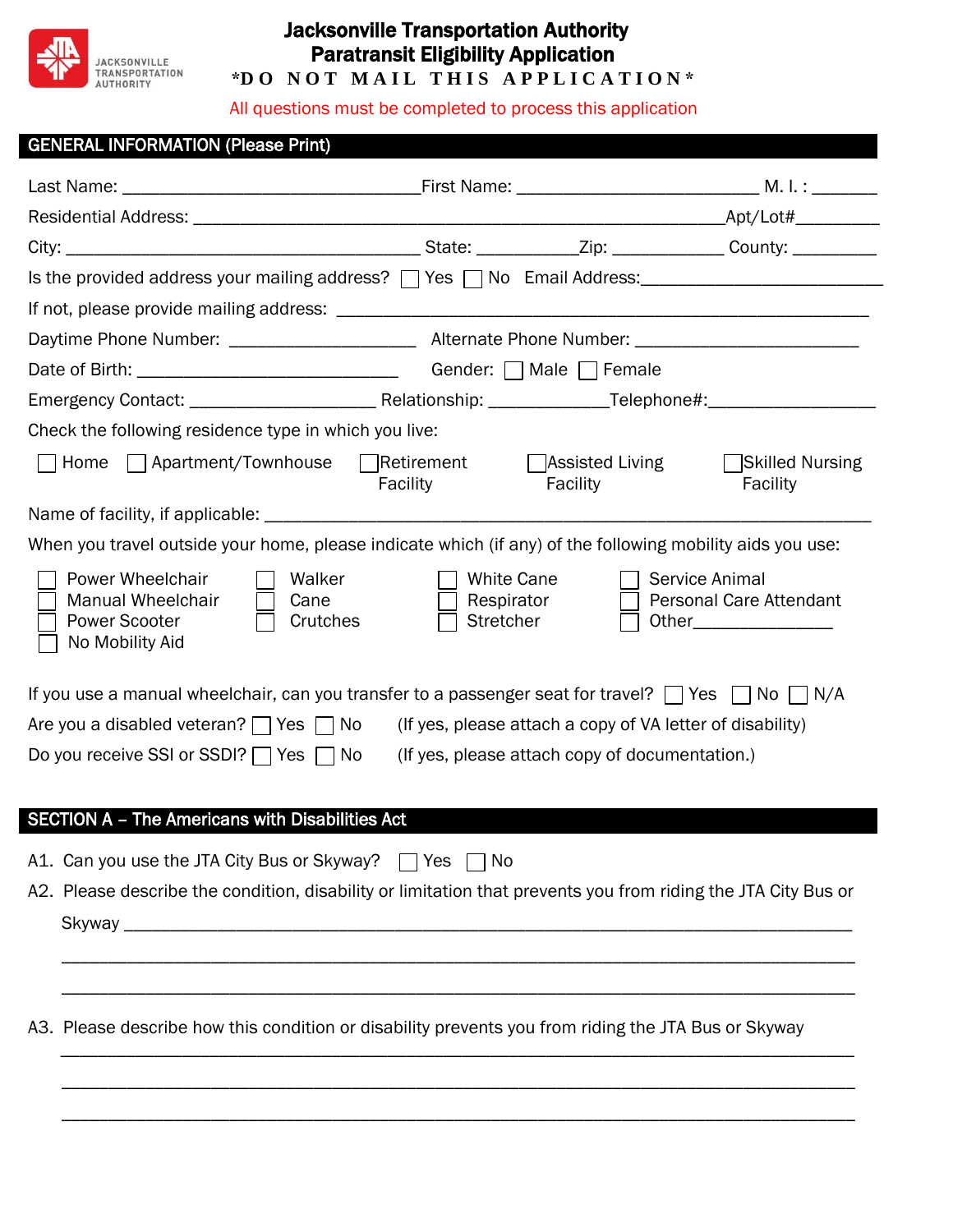| <b>SECTION A - The Americans with Disabilities Act Continued</b>                                                                                                                                                                                                                                                                   |
|------------------------------------------------------------------------------------------------------------------------------------------------------------------------------------------------------------------------------------------------------------------------------------------------------------------------------------|
| A4. Is this condition/disability/limitation: $\Box$ Permanent $\Box$ Temporary                                                                                                                                                                                                                                                     |
| If temporary, how long do you expect it to last?                                                                                                                                                                                                                                                                                   |
| A5. With your mobility aids, if applicable, how far can you travel?<br>I cannot travel outside my residence<br>I can travel up to six blocks<br>I can only get to the curb in front of my residence<br>I can travel more than six blocks<br>I can travel up to two or three blocks<br>Not Applicable                               |
| A6. What is the longest time you can wait outside<br>$\Box$ 5 minutes or less $\Box$ 15 minutes $\Box$ 30 minutes  <br>With a place to sit?<br>More than 30 minutes<br>$\overline{5}$ minutes or less $\overline{15}$ minutes $\overline{30}$ minutes $\overline{5}$<br>More than 30 minutes<br>Without a place to sit?            |
| A7. Can you negotiate up and down curbs when you travel between city blocks and/or cross streets?<br>Yes $\Box$ No                                                                                                                                                                                                                 |
| A8. If you cannot use steps to board a bus, can you board a bus using any of the following? (Please note<br>that persons who cannot climb the bus steps have the right to enter the bus by standing on the lift.)<br>A wheelchair lift?<br><b>Yes</b><br><b>No</b><br>A ramp (incline)?<br>No<br>Yes<br>If neither, please explain |
| A9. Are you able to give your address and phone number upon request? $\Box$ Yes<br>No                                                                                                                                                                                                                                              |
| A10. Are you able to ask for, understand, and follow directions? $\Box$ Yes<br>If No, please explain:<br>□ No                                                                                                                                                                                                                      |
|                                                                                                                                                                                                                                                                                                                                    |
|                                                                                                                                                                                                                                                                                                                                    |
| A11. Are you able to travel safely and effectively through crowded and/or complex facilities? $\Box$ Yes $\Box$<br>No                                                                                                                                                                                                              |
| A12. How do you currently travel to your frequent destinations?<br>JTA City Bus or Skyway<br>Someone drives me<br>Walk<br><b>JTA Connexion</b><br>I drive myself<br>Other<br><b>School Bus</b><br>Taxi                                                                                                                             |
| A13. Do you travel with the help of another person?   Always   Sometimes<br>Never                                                                                                                                                                                                                                                  |
| A14. Are you able to get to and from the public transit stop nearest your home?<br>Yes $\Box$ No                                                                                                                                                                                                                                   |
|                                                                                                                                                                                                                                                                                                                                    |
|                                                                                                                                                                                                                                                                                                                                    |
| A15. If you have a service animal, indicate the task(s) your service animal performs for you:<br>$\Box$ I do not currently use a service animal<br>Guides me<br>Alerts me<br>Picks up items<br>Pulls me<br>Other:                                                                                                                  |
| A16. Please list other information you want us to know about your abilities:                                                                                                                                                                                                                                                       |
|                                                                                                                                                                                                                                                                                                                                    |
|                                                                                                                                                                                                                                                                                                                                    |
|                                                                                                                                                                                                                                                                                                                                    |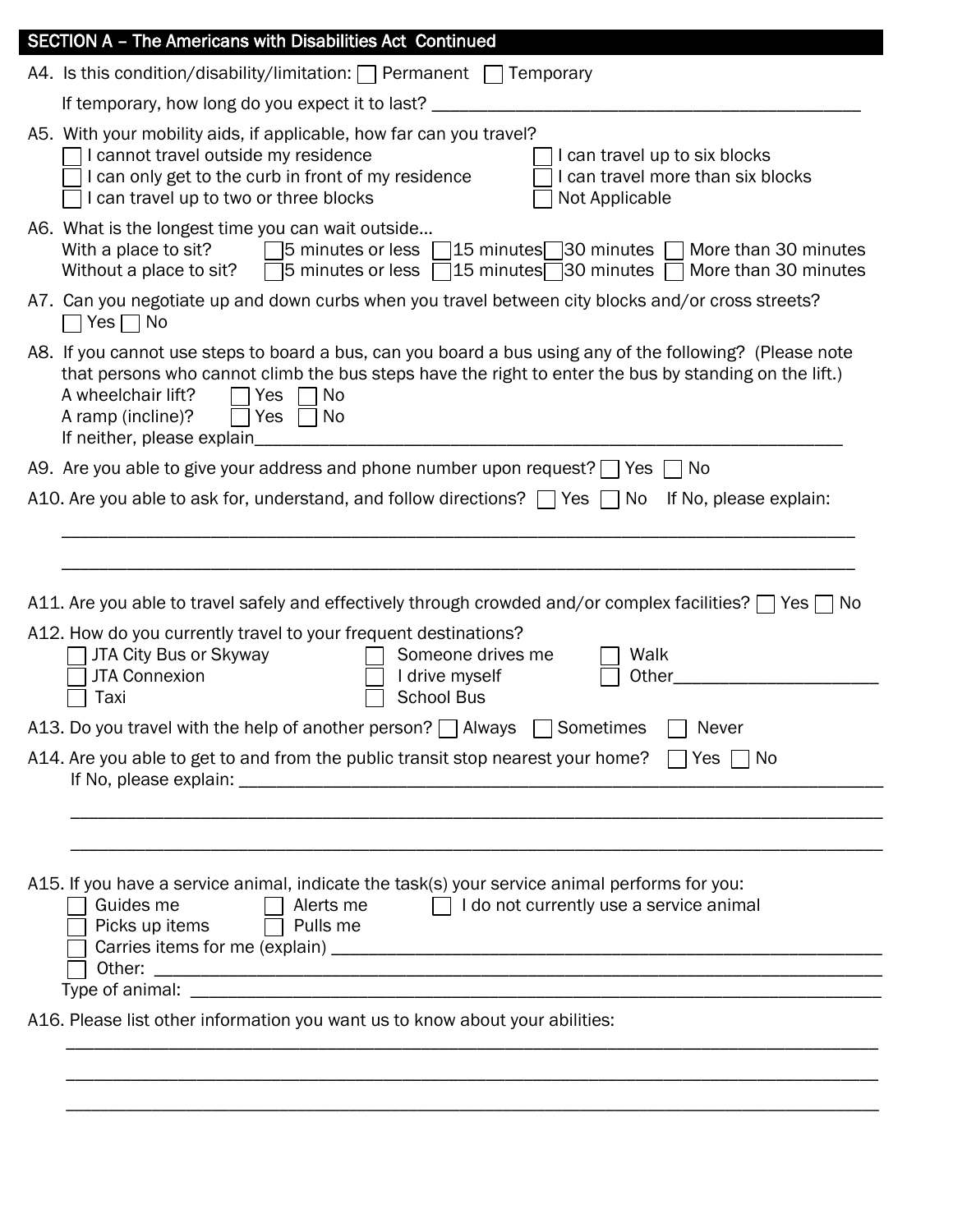| <b>SECTION B - State Transportation Disadvantaged (TD) Program</b>                                                                                                                                                           |                      |              |                               |               |                                                 |  |
|------------------------------------------------------------------------------------------------------------------------------------------------------------------------------------------------------------------------------|----------------------|--------------|-------------------------------|---------------|-------------------------------------------------|--|
| B1. Do you or any member of your household own a vehicle? $\Box$ Yes $\Box$ No                                                                                                                                               |                      |              |                               |               |                                                 |  |
| B2. Do you have a Driver's License? □ Yes □ No                                                                                                                                                                               |                      |              |                               |               |                                                 |  |
| B3. Can you or member in your household transport you to your appointments? $\Box$ Yes $\Box$ No                                                                                                                             |                      |              |                               |               |                                                 |  |
| B4. Please list all other Household Members:                                                                                                                                                                                 |                      |              |                               |               |                                                 |  |
| Name                                                                                                                                                                                                                         |                      | Relationship |                               | Date of Birth | <b>Drivers License</b><br>Number (Y/N)          |  |
|                                                                                                                                                                                                                              |                      |              |                               |               |                                                 |  |
|                                                                                                                                                                                                                              |                      |              |                               |               |                                                 |  |
|                                                                                                                                                                                                                              |                      |              |                               |               |                                                 |  |
|                                                                                                                                                                                                                              |                      |              |                               |               |                                                 |  |
| B5. Are you currently receiving dialysis or oncology (cancer) treatments? $\Box$ Yes $\Box$ No<br>If yes, how many times per week? ______. Please provide the name of the facility where you receive                         |                      |              |                               |               |                                                 |  |
| B6. Do you live in a facility that provides transportation? $\Box$ Yes $\Box$ No<br>If yes, can this facility provide you with transportation to your medical appointments? $\Box$ Yes $\Box$ No<br>If no, why not:          |                      |              |                               |               |                                                 |  |
| B7. Please attach a copy of one of the following:<br>□ JTA Senior ID Card (Sunshine Pass) □ Florida State ID Card<br><b>Birth Certificate</b><br>Florida Driver's License □<br>Other Government photo ID with date of birth. |                      |              |                               |               |                                                 |  |
| B8. Please list all facilities that you visit on a regular basis:                                                                                                                                                            |                      |              |                               |               |                                                 |  |
| Name and address of facility                                                                                                                                                                                                 | <b>Type of Visit</b> |              | # of Monthly<br><b>Visits</b> |               | Describe How You Previously Got<br><b>There</b> |  |
|                                                                                                                                                                                                                              |                      |              |                               |               |                                                 |  |
|                                                                                                                                                                                                                              |                      |              |                               |               |                                                 |  |
|                                                                                                                                                                                                                              |                      |              |                               |               |                                                 |  |
|                                                                                                                                                                                                                              |                      |              |                               |               |                                                 |  |

B9. Are there any other transportation needs of which we should be aware including culture competency?

\_\_\_\_\_\_\_\_\_\_\_\_\_\_\_\_\_\_\_\_\_\_\_\_\_\_\_\_\_\_\_\_\_\_\_\_\_\_\_\_\_\_\_\_\_\_\_\_\_\_\_\_\_\_\_\_\_\_\_\_\_\_\_\_\_\_\_\_\_\_\_\_\_\_\_\_\_\_\_\_\_\_\_\_\_\_\_\_\_\_\_

If all information is complete, please go to the next page, complete physicians information, sign and date application.

DO NOT MAIL THIS APPLICATION.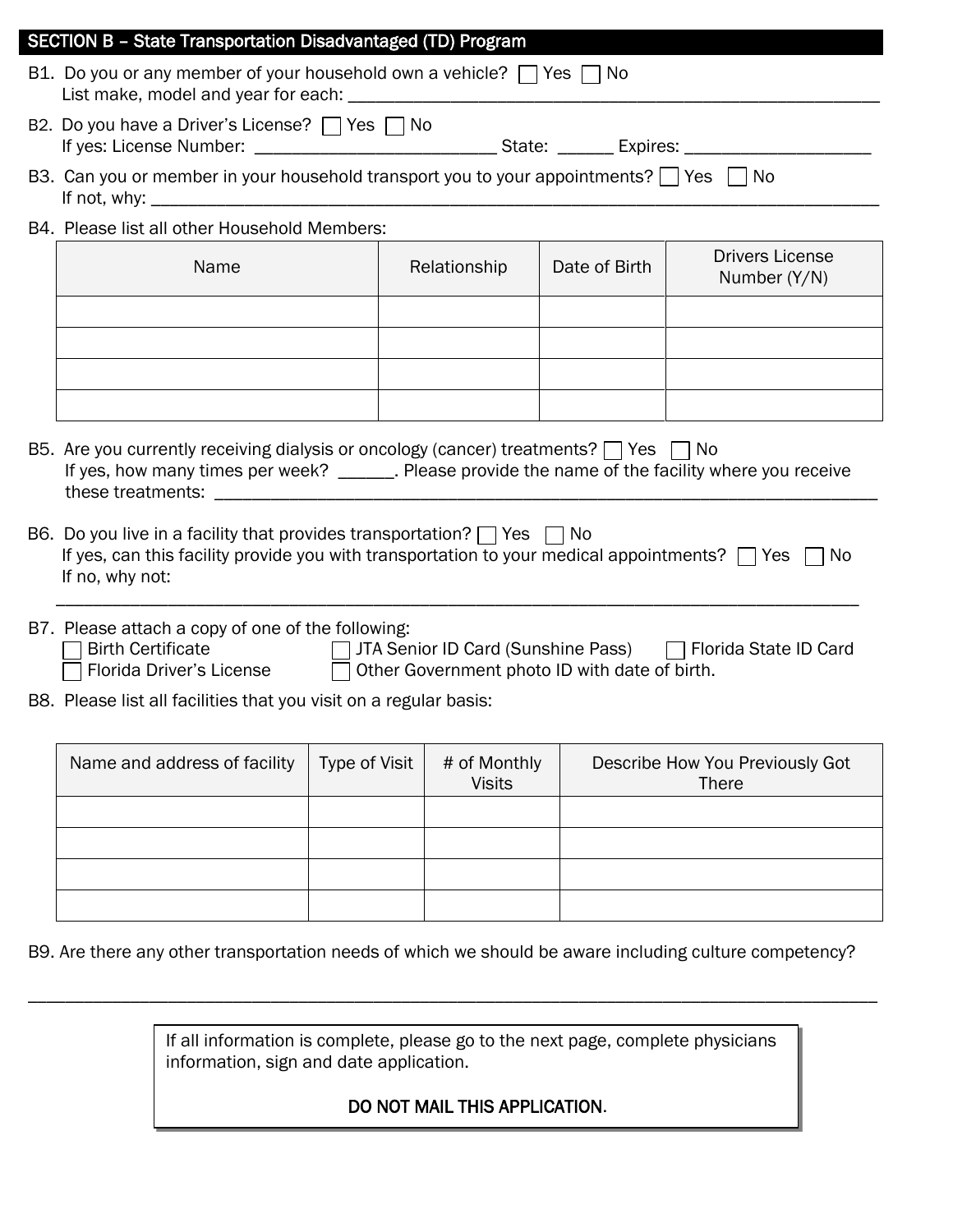#### PHYSICIAN CONTACT

To allow the JTA Connexion staff to make a fair assessment of your application, we may need to contact a medical professional who is familiar with your condition(s). Please complete the information below:

|                                             |             |                                  | " City: _________________________________Zip: _____________County: ______________ Phone: _____________________ |
|---------------------------------------------|-------------|----------------------------------|----------------------------------------------------------------------------------------------------------------|
|                                             |             |                                  |                                                                                                                |
|                                             |             |                                  |                                                                                                                |
| Physician                                   | Optometrist |                                  | <b>Licensed Mobility Specialist</b>                                                                            |
| Physician's Assistant                       |             | $\Box$ Rehabilitation Specialist | $\Box$ ESE Teacher                                                                                             |
| Title of Medical Professional:<br>RN or LPN |             | Occupational Therapist           | Social Worker                                                                                                  |

### APPLICANT SIGNATURE

I acknowledge the purpose of this application is to determine my ability to use transit and paratransit services. I understand that the staff of the Jacksonville Transportation Authority (JTA) and JTA Connexion may need to discuss my application to obtain additional information. I have been truthful in answering all of these questions and my information may be verified. I authorize the health care professional, including psychiatrists or psychologists, designated in this application to release and provide JTA and JTA Connexion, or its representatives, any additional information that may be required to complete or clarify this application. I agree that, when possible, I will travel to the nearest location that can serve my needs and understand that this will allow JTA to most efficiently serve the needs of the community.

I certify that, to the best of my knowledge, the information given is correct.

Please note that any person who knowingly makes a false or misleading statement in an application or certification under section 320.0848, Florida Statutes, commits a misdemeanor of the first degree, punishable as provided in section 775.082 or 775.083, F.S. The penalty is up to one year in jail or a fine of \$1,000.

Applicant Signature:\_\_\_\_\_\_\_\_\_\_\_\_\_\_\_\_\_\_\_\_\_\_\_\_\_\_\_\_\_\_\_\_\_\_\_\_\_\_\_\_\_\_\_\_\_\_\_\_\_\_\_ Date:\_\_\_\_\_\_\_\_\_\_\_\_\_\_\_\_

If applicant signed their name above, but you helped this person to answer these questions, please sign and print your name below:

Signature: \_\_\_\_\_\_\_\_\_\_\_\_\_\_\_\_\_\_\_\_\_\_\_\_\_\_\_\_\_\_\_\_\_\_\_\_\_\_\_\_\_\_\_\_\_\_\_\_\_\_\_\_\_\_\_\_\_\_

Printed Name: \_\_\_\_\_\_\_\_\_\_\_\_\_\_\_\_\_\_\_\_\_\_\_\_\_\_\_\_\_\_\_\_\_\_\_\_\_\_\_\_\_\_\_\_\_\_\_\_\_\_\_\_\_\_\_\_

Relationship to Applicant: \_\_\_\_\_\_\_\_\_\_\_\_\_\_\_\_\_\_\_\_\_\_\_\_\_\_\_\_\_\_\_\_\_\_\_\_\_\_\_\_\_\_\_\_\_\_

Phone Number: \_\_\_\_\_\_\_\_\_\_\_\_\_\_\_\_\_\_\_\_\_\_\_\_\_\_\_\_

## **AFTER THE APPLICATION IS COMPLETED CALL 265-6001 TO SCHEDULE AN INTERVIEW.**

### **LARGE PRINT, BRAILLE AND ALTERNATIVE FORMATS AVAILABLE UPON REQUEST**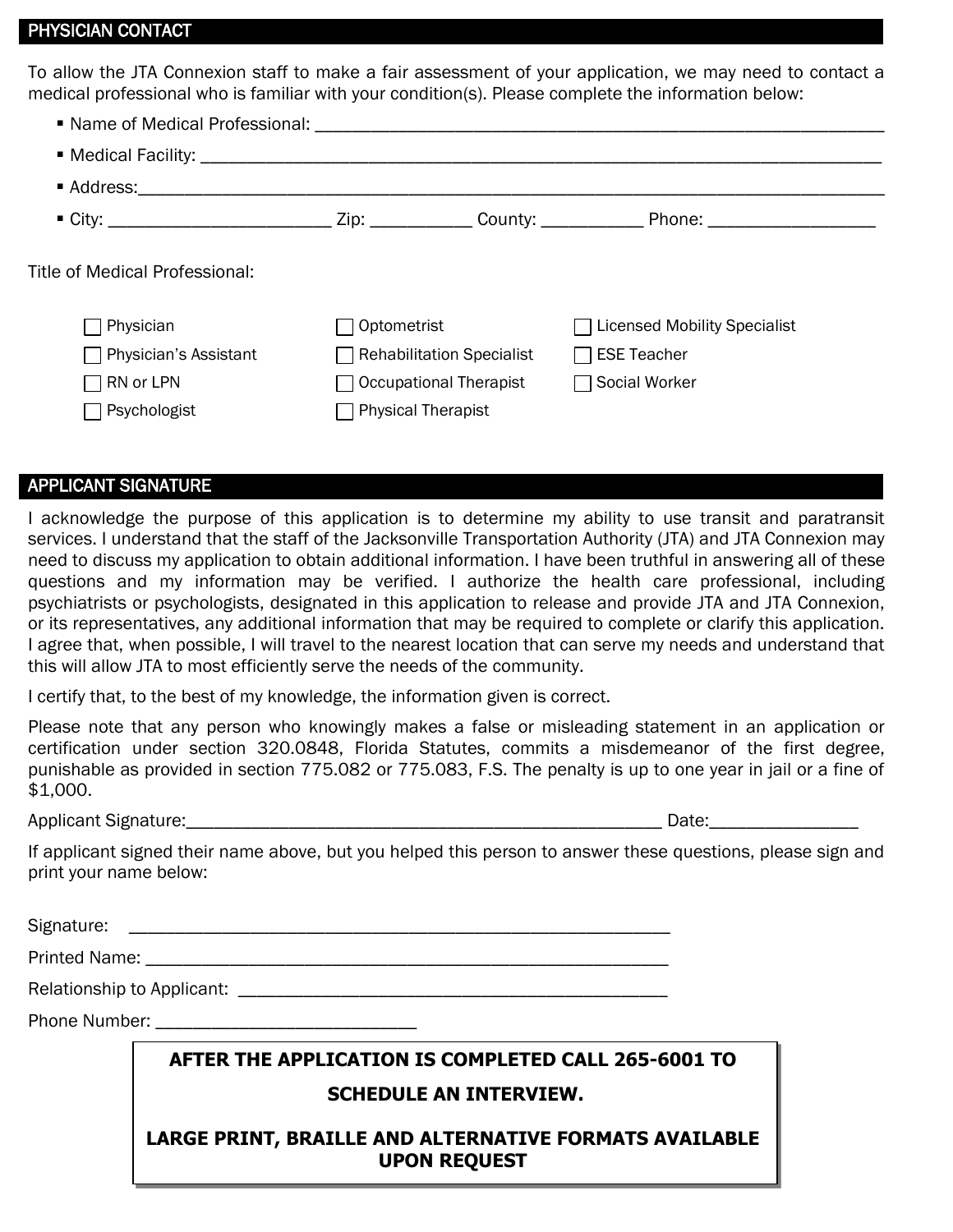

# **100 N. Myrtle Avenue Building 2 Jacksonville, FL 32204**

**CONNEXION ELIGIBILITY CENTER MEDICAL INFORMATION FORM**

| <b>Applicant Name</b> | <b>DOB</b> |
|-----------------------|------------|

**Medical Verification-To be completed by a licensed Medical Professional.**

**Please complete the section below. The information that you provide must be based solely upon the applicant having an actual physical or cognitive limitation, which prevents the use of our fixed route bus service. The diagnosis of a potentially limiting illness or condition is not sufficient determination for paratransit services.**

- 1. What is the applicant's disability?
- 2. How does the condition functionally prevent the applicant from using regular bus service? \_\_\_\_\_\_\_\_\_\_\_\_\_\_\_\_\_\_\_\_\_\_\_\_\_\_\_\_\_\_\_\_\_\_\_\_\_\_\_\_\_\_\_\_\_\_\_\_\_\_\_\_\_\_\_\_\_\_\_\_\_\_\_\_\_\_\_\_\_\_

\_\_\_\_\_\_\_\_\_\_\_\_\_\_\_\_\_\_\_\_\_\_\_\_\_\_\_\_\_\_\_\_\_\_\_\_\_\_\_\_\_\_\_\_\_\_\_\_\_\_\_\_\_\_\_\_\_\_\_\_\_\_\_\_\_\_\_\_\_\_

\_\_\_\_\_\_\_\_\_\_\_\_\_\_\_\_\_\_\_\_\_\_\_\_\_\_\_\_\_\_\_\_\_\_\_\_\_\_\_\_\_\_\_\_\_\_\_\_\_\_\_\_\_\_\_\_\_\_\_\_\_\_\_\_\_\_\_\_\_\_

\_\_\_\_\_\_\_\_\_\_\_\_\_\_\_\_\_\_\_\_\_\_\_\_\_\_\_\_\_\_\_\_\_\_\_\_\_\_\_\_\_\_\_\_\_\_\_\_\_\_\_\_\_\_\_\_\_\_\_\_\_\_\_\_\_\_\_\_\_\_\_

\_\_\_\_\_\_\_\_\_\_\_\_\_\_\_\_\_\_\_\_\_\_\_\_\_\_\_\_\_\_\_\_\_\_\_\_\_\_\_\_\_\_\_\_\_\_\_\_\_\_\_\_\_\_\_\_\_\_\_\_\_\_\_\_\_\_\_\_\_\_

- 3. If temporary, what is the duration?
- 4. Does this individual use a mobility aid? \_\_\_ yes \_\_\_ no If yes, what type of mobility aid do they use?

\_\_\_\_\_\_\_\_\_\_\_\_\_\_\_\_\_\_\_\_\_\_\_\_\_\_\_\_\_\_\_\_\_\_\_\_\_\_\_\_\_\_\_\_\_\_\_\_\_\_\_\_\_\_\_\_\_\_\_\_\_\_\_\_\_\_\_\_\_\_\_\_\_\_\_\_\_\_\_\_\_

\_\_\_\_\_\_\_\_\_\_\_\_\_\_\_\_\_\_\_\_\_\_\_\_\_\_\_\_\_\_\_\_\_\_\_\_\_\_\_\_\_\_\_\_\_\_\_\_\_\_\_\_\_\_\_\_\_\_\_\_\_\_\_\_\_\_\_\_\_\_\_\_\_\_\_\_\_\_\_\_\_

5. If this individual is currently taking prescribed medication(s), does this medication enhance or diminish the individual's functional ability to travel independently? Please explain:

\_\_\_\_\_\_\_\_\_\_\_\_\_\_\_\_\_\_\_\_\_\_\_\_\_\_\_\_\_\_\_\_\_\_\_\_\_\_\_\_\_\_\_\_\_\_\_\_\_\_\_\_\_\_\_\_\_\_\_\_\_\_\_\_\_\_\_\_\_\_\_\_\_\_\_\_\_\_\_\_\_\_\_\_\_\_

\_\_\_\_\_\_\_\_\_\_\_\_\_\_\_\_\_\_\_\_\_\_\_\_\_\_\_\_\_\_\_\_\_\_\_\_\_\_\_\_\_\_\_\_\_\_\_\_\_\_\_\_\_\_\_\_\_\_\_\_\_\_\_\_\_\_\_\_\_\_\_\_\_\_\_\_\_\_\_\_\_\_\_\_\_\_

\_\_\_\_\_\_\_\_\_\_\_\_\_\_\_\_\_\_\_\_\_\_\_\_\_\_\_\_\_\_\_\_\_\_\_\_\_\_\_\_\_\_\_\_\_\_\_\_\_\_\_\_\_\_\_\_\_\_\_\_\_\_\_\_\_\_\_\_\_\_\_\_\_\_\_\_\_\_\_\_\_\_\_\_

6. Are any of the following affected by the individual's disability? (Check all that apply)

| Orientation                   | Monitoring time | Gait or balance          |
|-------------------------------|-----------------|--------------------------|
| Problem solving               | Judgment        | Inconsistent performance |
| Short-term memory             | Communication   | Long-term memory         |
| Inappropriate social behavior |                 |                          |
| Other (please explain)        |                 |                          |

7. Please feel free to let us know if you have any other comments: \_\_\_\_\_\_\_\_\_\_\_\_\_